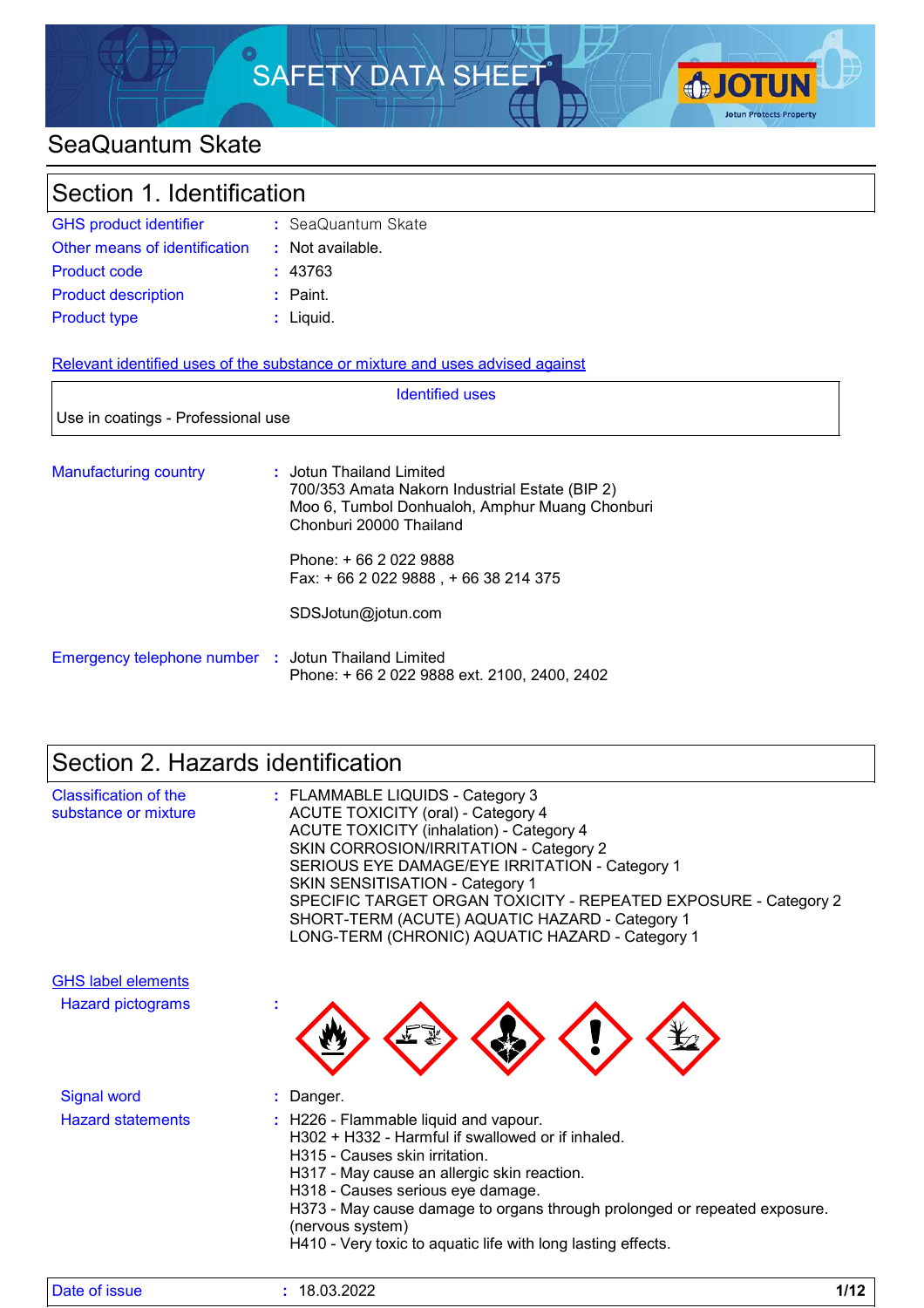### Section 2. Hazards identification

| <b>Precautionary statements</b>                        |                                                                                                                                                                                                                                                                                                                                                                                                                                                                                                                                                                                                                                                        |
|--------------------------------------------------------|--------------------------------------------------------------------------------------------------------------------------------------------------------------------------------------------------------------------------------------------------------------------------------------------------------------------------------------------------------------------------------------------------------------------------------------------------------------------------------------------------------------------------------------------------------------------------------------------------------------------------------------------------------|
| <b>Prevention</b>                                      | : P280 - Wear protective gloves. Wear eye or face protection.<br>P210 - Keep away from heat, hot surfaces, sparks, open flames and other ignition<br>sources. No smoking.<br>P273 - Avoid release to the environment.<br>P260 - Do not breathe vapour.<br>P270 - Do not eat, drink or smoke when using this product.                                                                                                                                                                                                                                                                                                                                   |
| <b>Response</b>                                        | : P391 - Collect spillage.<br>P314 - Get medical advice/attention if you feel unwell.<br>P304 + P312 - IF INHALED: Call a POISON CENTER or doctor if you feel unwell.<br>P362 - Take off contaminated clothing and wash before reuse.<br>P363 - Wash contaminated clothing before reuse.<br>P302 + P352 - IF ON SKIN: Wash with plenty of water.<br>P333 + P313 - If skin irritation or rash occurs: Get medical advice or attention.<br>P305 + P351 + P338, P310 - IF IN EYES: Rinse cautiously with water for several<br>minutes. Remove contact lenses, if present and easy to do. Continue rinsing.<br>Immediately call a POISON CENTER or doctor. |
| <b>Storage</b>                                         | : P403 + P235 - Store in a well-ventilated place. Keep cool.                                                                                                                                                                                                                                                                                                                                                                                                                                                                                                                                                                                           |
| <b>Disposal</b>                                        | : P501 - Dispose of contents and container in accordance with all local, regional,<br>national and international regulations.                                                                                                                                                                                                                                                                                                                                                                                                                                                                                                                          |
| In compliance                                          | : IMO Antifouling System Convention compliant (AFS/CONF/26).                                                                                                                                                                                                                                                                                                                                                                                                                                                                                                                                                                                           |
| Other hazards which do not<br>result in classification | : None known.                                                                                                                                                                                                                                                                                                                                                                                                                                                                                                                                                                                                                                          |

### Section 3. Composition/information on ingredients

| Substance/mixture             | : Mixture        |
|-------------------------------|------------------|
| Other means of identification | : Not available. |
|                               |                  |

#### CAS number/other identifiers

| CAS number   | : Not applicable. |
|--------------|-------------------|
| EC number    | : Mixture.        |
| Product code | : 43763           |

| $\frac{6}{6}$   | <b>CAS</b> number |
|-----------------|-------------------|
| 1≥25 - ≤50      | 1317-39-1         |
| $\geq 10 - 515$ | 1330-20-7         |
| ≤5              | 100-41-4          |
| ו≥ ≥            | 1314-13-2         |
| ∣≤3             | 8050-09-7         |
| צ≥              | 64742-95-6        |
| ≤1.7            | 14915-37-8        |
|                 |                   |

There are no additional ingredients present which, within the current knowledge of the supplier and in the concentrations applicable, are classified as hazardous to health or the environment and hence require reporting in this section.

Occupational exposure limits, if available, are listed in Section 8.

### Section 4. First aid measures

#### Description of necessary first aid measures

Eye contact **:**

Get medical attention immediately. Call a poison center or physician. Immediately flush eyes with plenty of water, occasionally lifting the upper and lower eyelids. Check for and remove any contact lenses. Continue to rinse for at least 10 minutes. Chemical burns must be treated promptly by a physician.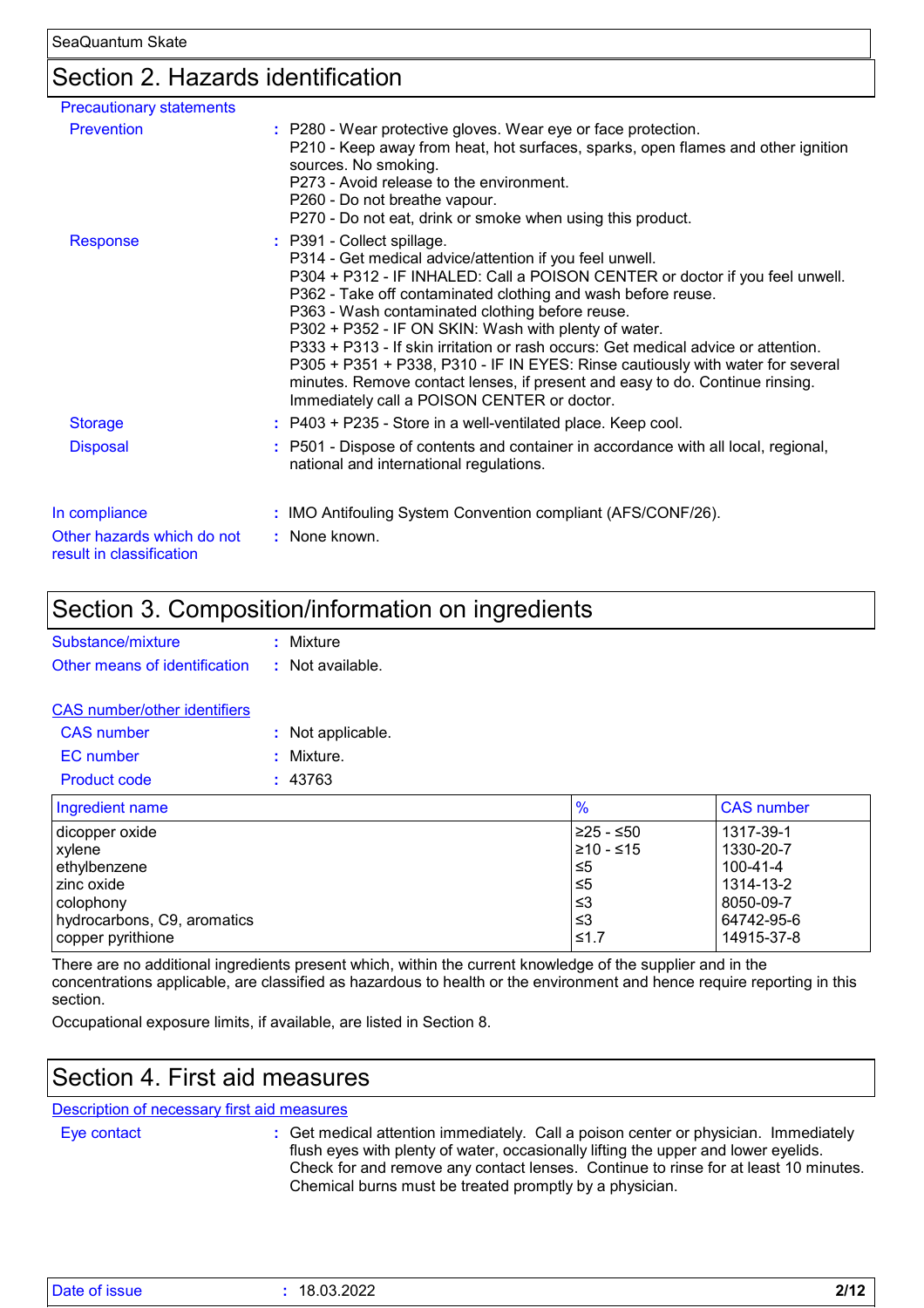# Section 4. First aid measures

| <b>Inhalation</b>   | : Get medical attention immediately. Call a poison center or physician. Remove<br>victim to fresh air and keep at rest in a position comfortable for breathing. If it is<br>suspected that fumes are still present, the rescuer should wear an appropriate mask<br>or self-contained breathing apparatus. If not breathing, if breathing is irregular or if<br>respiratory arrest occurs, provide artificial respiration or oxygen by trained personnel.<br>It may be dangerous to the person providing aid to give mouth-to-mouth<br>resuscitation. If unconscious, place in recovery position and get medical attention<br>immediately. Maintain an open airway. Loosen tight clothing such as a collar, tie,<br>belt or waistband. In case of inhalation of decomposition products in a fire,<br>symptoms may be delayed. The exposed person may need to be kept under<br>medical surveillance for 48 hours. |
|---------------------|-----------------------------------------------------------------------------------------------------------------------------------------------------------------------------------------------------------------------------------------------------------------------------------------------------------------------------------------------------------------------------------------------------------------------------------------------------------------------------------------------------------------------------------------------------------------------------------------------------------------------------------------------------------------------------------------------------------------------------------------------------------------------------------------------------------------------------------------------------------------------------------------------------------------|
| <b>Skin contact</b> | : Get medical attention immediately. Call a poison center or physician. Wash with<br>plenty of soap and water. Remove contaminated clothing and shoes. Wash<br>contaminated clothing thoroughly with water before removing it, or wear gloves.<br>Continue to rinse for at least 10 minutes. Chemical burns must be treated promptly<br>by a physician. In the event of any complaints or symptoms, avoid further exposure.<br>Wash clothing before reuse. Clean shoes thoroughly before reuse.                                                                                                                                                                                                                                                                                                                                                                                                                 |
| Ingestion           | : Get medical attention immediately. Call a poison center or physician. Wash out<br>mouth with water. Remove dentures if any. If material has been swallowed and the<br>exposed person is conscious, give small quantities of water to drink. Stop if the<br>exposed person feels sick as vomiting may be dangerous. Do not induce vomiting<br>unless directed to do so by medical personnel. If vomiting occurs, the head should<br>be kept low so that vomit does not enter the lungs. Chemical burns must be treated<br>promptly by a physician. Never give anything by mouth to an unconscious person.<br>If unconscious, place in recovery position and get medical attention immediately.<br>Maintain an open airway. Loosen tight clothing such as a collar, tie, belt or<br>waistband.                                                                                                                  |

Most important symptoms/effects, acute and delayed

| Potential acute health effects    |                                                                                                                                                                                                                                                                                                                                                                                                                 |
|-----------------------------------|-----------------------------------------------------------------------------------------------------------------------------------------------------------------------------------------------------------------------------------------------------------------------------------------------------------------------------------------------------------------------------------------------------------------|
| Eye contact                       | : Causes serious eye damage.                                                                                                                                                                                                                                                                                                                                                                                    |
| <b>Inhalation</b>                 | : Harmful if inhaled.                                                                                                                                                                                                                                                                                                                                                                                           |
| <b>Skin contact</b>               | : Causes skin irritation. May cause an allergic skin reaction.                                                                                                                                                                                                                                                                                                                                                  |
| Ingestion                         | : Harmful if swallowed.                                                                                                                                                                                                                                                                                                                                                                                         |
| Over-exposure signs/symptoms      |                                                                                                                                                                                                                                                                                                                                                                                                                 |
| Eye contact                       | : Adverse symptoms may include the following:<br>pain<br>watering<br>redness                                                                                                                                                                                                                                                                                                                                    |
| Inhalation                        | : No specific data.                                                                                                                                                                                                                                                                                                                                                                                             |
| <b>Skin contact</b>               | : Adverse symptoms may include the following:<br>pain or irritation<br>redness<br>blistering may occur                                                                                                                                                                                                                                                                                                          |
| Ingestion                         | : Adverse symptoms may include the following:<br>stomach pains                                                                                                                                                                                                                                                                                                                                                  |
|                                   | Indication of immediate medical attention and special treatment needed, if necessary                                                                                                                                                                                                                                                                                                                            |
| Notes to physician                | : In case of inhalation of decomposition products in a fire, symptoms may be delayed.<br>The exposed person may need to be kept under medical surveillance for 48 hours.                                                                                                                                                                                                                                        |
| <b>Specific treatments</b>        | : No specific treatment.                                                                                                                                                                                                                                                                                                                                                                                        |
| <b>Protection of first-aiders</b> | : No action shall be taken involving any personal risk or without suitable training. If it<br>is suspected that fumes are still present, the rescuer should wear an appropriate<br>mask or self-contained breathing apparatus. It may be dangerous to the person<br>providing aid to give mouth-to-mouth resuscitation. Wash contaminated clothing<br>thoroughly with water before removing it, or wear gloves. |

See toxicological information (Section 11)

| Date of issue | 18.03.2022 | 3/1'<br>. . |
|---------------|------------|-------------|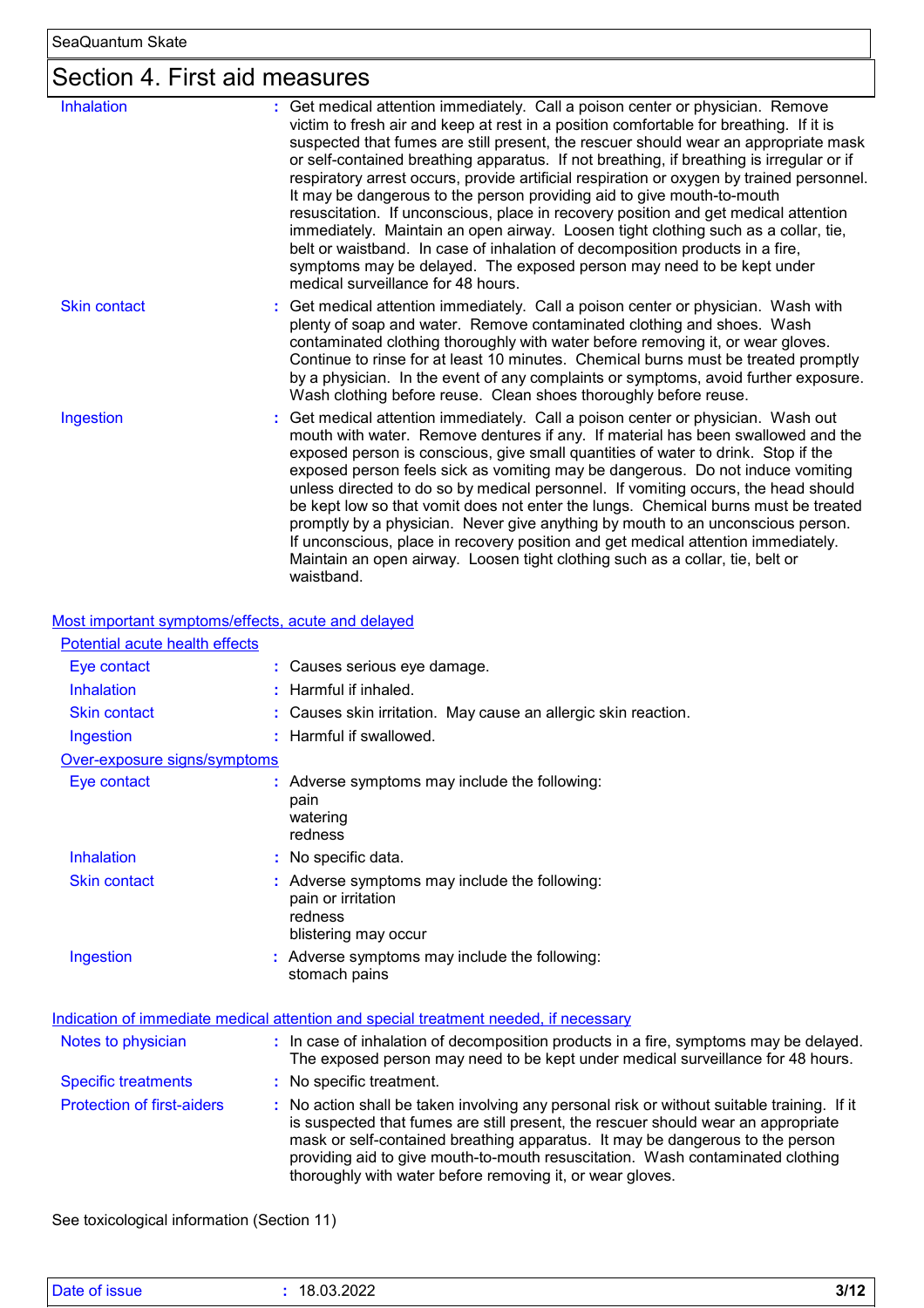### Section 5. Firefighting measures

| <b>Extinguishing media</b>                         |                                                                                                                                                                                                                                                                                                                                                                                                                                       |
|----------------------------------------------------|---------------------------------------------------------------------------------------------------------------------------------------------------------------------------------------------------------------------------------------------------------------------------------------------------------------------------------------------------------------------------------------------------------------------------------------|
| Suitable extinguishing media                       | : Use dry chemical, $CO2$ , water spray (fog) or foam.                                                                                                                                                                                                                                                                                                                                                                                |
| Unsuitable extinguishing<br>media                  | : Do not use water jet.                                                                                                                                                                                                                                                                                                                                                                                                               |
| Specific hazards arising from<br>the chemical      | : Flammable liquid and vapour. Runoff to sewer may create fire or explosion hazard.<br>In a fire or if heated, a pressure increase will occur and the container may burst, with<br>the risk of a subsequent explosion. This material is very toxic to aquatic life with<br>long lasting effects. Fire water contaminated with this material must be contained<br>and prevented from being discharged to any waterway, sewer or drain. |
| <b>Hazardous thermal</b><br>decomposition products | Decomposition products may include the following materials:<br>carbon dioxide<br>carbon monoxide<br>nitrogen oxides<br>sulfur oxides<br>metal oxide/oxides                                                                                                                                                                                                                                                                            |
| Special protective actions for<br>fire-fighters    | : Promptly isolate the scene by removing all persons from the vicinity of the incident if<br>there is a fire. No action shall be taken involving any personal risk or without<br>suitable training. Move containers from fire area if this can be done without risk.<br>Use water spray to keep fire-exposed containers cool.                                                                                                         |
| Special protective equipment<br>for fire-fighters  | : Fire-fighters should wear appropriate protective equipment and self-contained<br>breathing apparatus (SCBA) with a full face-piece operated in positive pressure<br>mode.                                                                                                                                                                                                                                                           |

### Section 6. Accidental release measures

#### Environmental precautions Personal precautions, protective equipment and emergency procedures Stop leak if without risk. Move containers from spill area. Use spark-proof tools and explosion-proof equipment. Approach the release from upwind. Prevent entry into sewers, water courses, basements or confined areas. Wash spillages into an effluent treatment plant or proceed as follows. Contain and collect spillage with noncombustible, absorbent material e.g. sand, earth, vermiculite or diatomaceous earth and place in container for disposal according to local regulations (see Section 13). Dispose of via a licensed waste disposal contractor. Contaminated absorbent material may pose the same hazard as the spilt product. Note: see Section 1 for emergency contact information and Section 13 for waste disposal. **:** Avoid dispersal of spilt material and runoff and contact with soil, waterways, drains **:** No action shall be taken involving any personal risk or without suitable training. Evacuate surrounding areas. Keep unnecessary and unprotected personnel from entering. Do not touch or walk through spilt material. Shut off all ignition sources. No flares, smoking or flames in hazard area. Do not breathe vapour or mist. Provide adequate ventilation. Wear appropriate respirator when ventilation is inadequate. Put on appropriate personal protective equipment. and sewers. Inform the relevant authorities if the product has caused environmental pollution (sewers, waterways, soil or air). Water polluting material. May be harmful to the environment if released in large quantities. Collect spillage. Large spill **:** Stop leak if without risk. Move containers from spill area. Use spark-proof tools and explosion-proof equipment. Dilute with water and mop up if water-soluble. Alternatively, or if water-insoluble, absorb with an inert dry material and place in an appropriate waste disposal container. Dispose of via a licensed waste disposal contractor. Small spill **:** Methods and material for containment and cleaning up For non-emergency personnel For emergency responders **:** If specialised clothing is required to deal with the spillage, take note of any information in Section 8 on suitable and unsuitable materials. See also the information in "For non-emergency personnel".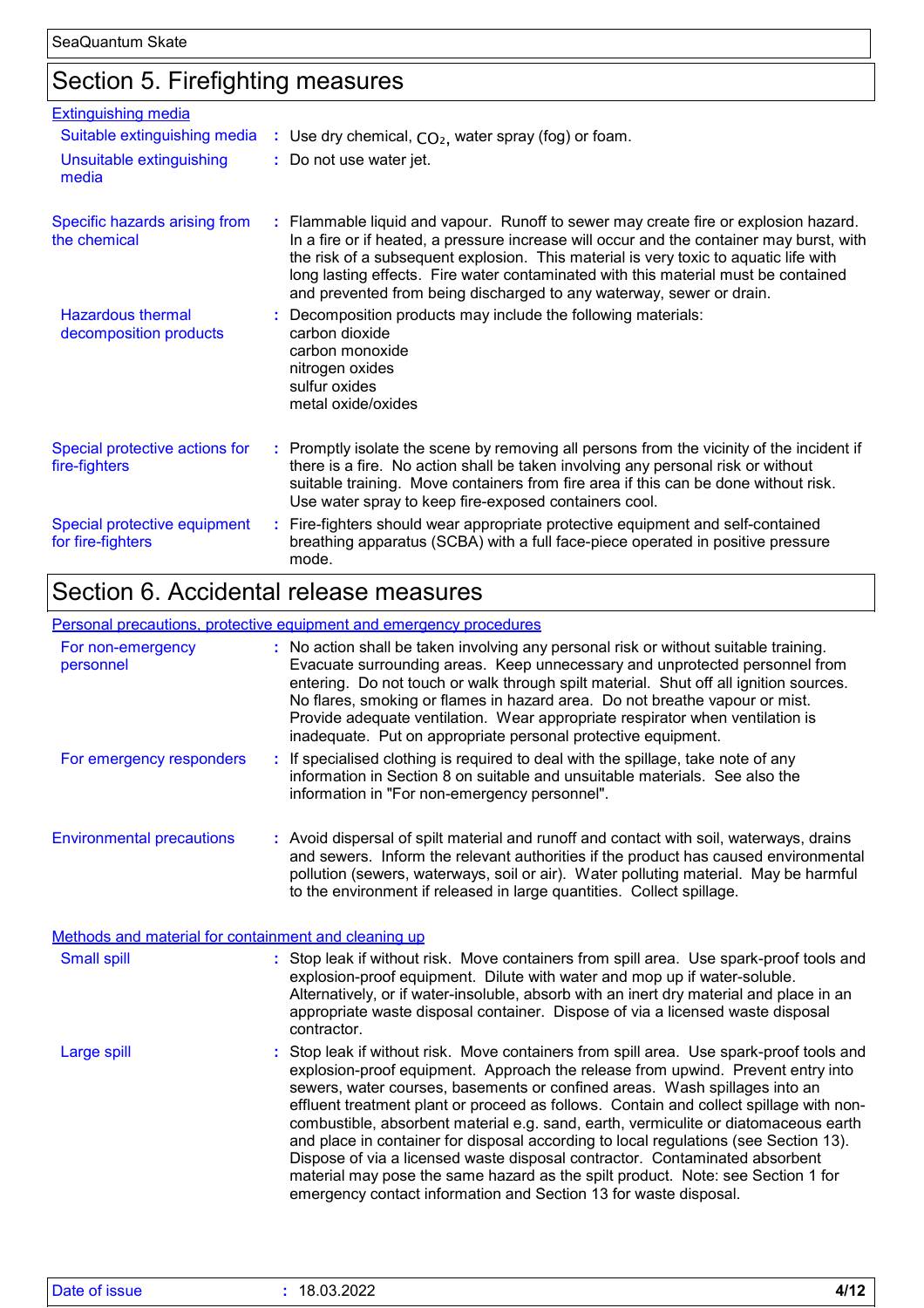# Section 7. Handling and storage

| Precautions for safe handling                                   | Eating, drinking and smoking should be prohibited in areas where this material is<br>handled, stored and processed. Workers should wash hands and face before<br>eating, drinking and smoking. Remove contaminated clothing and protective<br>equipment before entering eating areas. See also Section 8 for additional<br>information on hygiene measures.                                                                                                                                                                                                                                                                                                                                                             |
|-----------------------------------------------------------------|-------------------------------------------------------------------------------------------------------------------------------------------------------------------------------------------------------------------------------------------------------------------------------------------------------------------------------------------------------------------------------------------------------------------------------------------------------------------------------------------------------------------------------------------------------------------------------------------------------------------------------------------------------------------------------------------------------------------------|
| Conditions for safe storage,<br>including any incompatibilities | : Store in accordance with local regulations. Store in a segregated and approved<br>area. Store in original container protected from direct sunlight in a dry, cool and well-<br>ventilated area, away from incompatible materials (see Section 10) and food and<br>drink. Store locked up. Eliminate all ignition sources. Separate from oxidising<br>materials. Keep container tightly closed and sealed until ready for use. Containers<br>that have been opened must be carefully resealed and kept upright to prevent<br>leakage. Do not store in unlabelled containers. Use appropriate containment to<br>avoid environmental contamination. See Section 10 for incompatible materials<br>before handling or use. |

# Section 8. Exposure controls/personal protection

#### Control parameters

#### **Occupational exposure limits**

| Ingredient name                             |                                                                                                                                                     | <b>Exposure limits</b>                                                                                                                                                                                                                                                                                                                                                                                                         |
|---------------------------------------------|-----------------------------------------------------------------------------------------------------------------------------------------------------|--------------------------------------------------------------------------------------------------------------------------------------------------------------------------------------------------------------------------------------------------------------------------------------------------------------------------------------------------------------------------------------------------------------------------------|
| xylene                                      |                                                                                                                                                     | Ministry of Labor (Thailand, 8/2017).<br>TWA: 100 ppm 8 hours.                                                                                                                                                                                                                                                                                                                                                                 |
| ethylbenzene                                |                                                                                                                                                     | Ministry of Labor (Thailand, 8/2017).<br>TWA: 100 ppm 8 hours.                                                                                                                                                                                                                                                                                                                                                                 |
| colophony                                   |                                                                                                                                                     | ACGIH TLV (United States, 1/2021).<br>Skin sensitiser. Inhalation sensitiser.                                                                                                                                                                                                                                                                                                                                                  |
| <b>Recommended monitoring</b><br>procedures | determination of hazardous substances will also be required.                                                                                        | : If this product contains ingredients with exposure limits, personal, workplace<br>atmosphere or biological monitoring may be required to determine the effectiveness<br>of the ventilation or other control measures and/or the necessity to use respiratory<br>protective equipment. Reference should be made to appropriate monitoring<br>standards. Reference to national guidance documents for methods for the          |
| Appropriate engineering<br>controls         | : Use only with adequate ventilation. Use process enclosures, local exhaust<br>limits. Use explosion-proof ventilation equipment.                   | ventilation or other engineering controls to keep worker exposure to airborne<br>contaminants below any recommended or statutory limits. The engineering controls<br>also need to keep gas, vapour or dust concentrations below any lower explosive                                                                                                                                                                            |
| <b>Environmental exposure</b><br>controls   | cases, fume scrubbers, filters or engineering modifications to the process<br>equipment will be necessary to reduce emissions to acceptable levels. | : Emissions from ventilation or work process equipment should be checked to ensure<br>they comply with the requirements of environmental protection legislation. In some                                                                                                                                                                                                                                                       |
| <b>Individual protection measures</b>       |                                                                                                                                                     |                                                                                                                                                                                                                                                                                                                                                                                                                                |
| <b>Hygiene measures</b>                     | showers are close to the workstation location.                                                                                                      | : Wash hands, forearms and face thoroughly after handling chemical products, before<br>eating, smoking and using the lavatory and at the end of the working period.<br>Appropriate techniques should be used to remove potentially contaminated clothing.<br>Contaminated work clothing should not be allowed out of the workplace. Wash<br>contaminated clothing before reusing. Ensure that eyewash stations and safety      |
| Eye/face protection                         | instead.                                                                                                                                            | Safety eyewear complying to EN 166 should be used when a risk assessment<br>indicates this is necessary to avoid exposure to liquid splashes, mists, gases or<br>dusts. If contact is possible, the following protection should be worn, unless the<br>assessment indicates a higher degree of protection: chemical splash goggles and/<br>or face shield. If inhalation hazards exist, a full-face respirator may be required |
| <b>Skin protection</b>                      |                                                                                                                                                     |                                                                                                                                                                                                                                                                                                                                                                                                                                |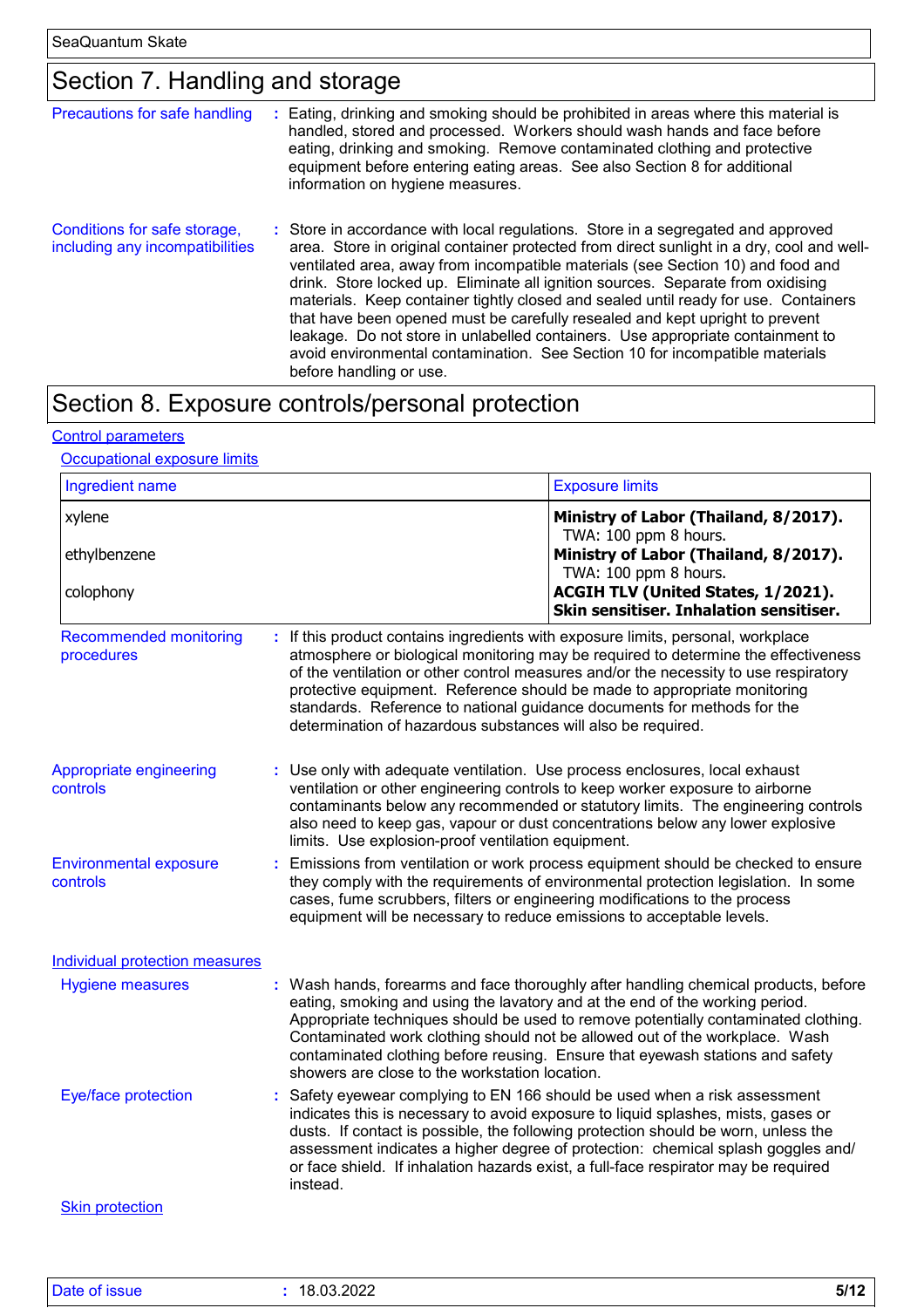# Section 8. Exposure controls/personal protection

| <b>Hand protection</b>        | : Chemical-resistant, impervious gloves complying with an approved standard should                                                                                                                                                                                                                                                                                                                                                                                                                                                  |
|-------------------------------|-------------------------------------------------------------------------------------------------------------------------------------------------------------------------------------------------------------------------------------------------------------------------------------------------------------------------------------------------------------------------------------------------------------------------------------------------------------------------------------------------------------------------------------|
|                               | be worn at all times when handling chemical products if a risk assessment indicates<br>this is necessary. Considering the parameters specified by the glove manufacturer,<br>check during use that the gloves are still retaining their protective properties. It<br>should be noted that the time to breakthrough for any glove material may be<br>different for different glove manufacturers. In the case of mixtures, consisting of<br>several substances, the protection time of the gloves cannot be accurately<br>estimated. |
|                               | There is no one glove material or combination of materials that will give unlimited<br>resistance to any individual or combination of chemicals.<br>The breakthrough time must be greater than the end use time of the product.<br>The instructions and information provided by the glove manufacturer on use,<br>storage, maintenance and replacement must be followed.<br>Gloves should be replaced regularly and if there is any sign of damage to the glove<br>material.                                                        |
|                               | Always ensure that gloves are free from defects and that they are stored and used<br>correctly.<br>The performance or effectiveness of the glove may be reduced by physical/chemical<br>damage and poor maintenance.<br>Barrier creams may help to protect the exposed areas of the skin but should not be<br>applied once exposure has occurred.                                                                                                                                                                                   |
|                               | Wear suitable gloves tested to EN374.<br>Not recommended, gloves(breakthrough time) < 1 hour: neoprene, butyl rubber,<br><b>PVC</b><br>Recommended, gloves(breakthrough time) > 8 hours: nitrile rubber, 4H, Teflon,<br>polyvinyl alcohol (PVA)                                                                                                                                                                                                                                                                                     |
| <b>Body protection</b>        | Personal protective equipment for the body should be selected based on the task<br>being performed and the risks involved and should be approved by a specialist<br>before handling this product. When there is a risk of ignition from static electricity,<br>wear anti-static protective clothing. For the greatest protection from static<br>discharges, clothing should include anti-static overalls, boots and gloves.                                                                                                         |
| Other skin protection         | Appropriate footwear and any additional skin protection measures should be<br>selected based on the task being performed and the risks involved and should be<br>approved by a specialist before handling this product.                                                                                                                                                                                                                                                                                                             |
| <b>Respiratory protection</b> | Based on the hazard and potential for exposure, select a respirator that meets the<br>appropriate standard or certification. Respirators must be used according to a<br>respiratory protection program to ensure proper fitting, training, and other important<br>aspects of use.                                                                                                                                                                                                                                                   |
|                               | If workers are exposed to concentrations above the exposure limit, they must use a<br>respirator according to EN 140. Use respiratory mask with charcoal and dust filter<br>when spraying this product, according to EN 14387(as filter combination A2-P3). In<br>confined spaces, use compressed-air or fresh-air respiratory equipment. When use<br>of roller or brush, consider use of charcoalfilter.                                                                                                                           |

# Section 9. Physical and chemical properties

| Appearance            |                                                                                                      |
|-----------------------|------------------------------------------------------------------------------------------------------|
| <b>Physical state</b> | $:$ Liquid.                                                                                          |
| Colour                | $:$ Red                                                                                              |
| Odour                 | : Hydrocarbon.                                                                                       |
| Odour threshold       | $\cdot$ Not available.                                                                               |
| pH                    | : Not applicable.                                                                                    |
| <b>Melting point</b>  | : Not applicable.                                                                                    |
| <b>Boiling point</b>  | Lowest known value: 136.1°C (277°F) (ethylbenzene). Weighted average: 140.91°C<br>$(285.6^{\circ}F)$ |
| <b>Flash point</b>    | : Closed cup: $25^{\circ}$ C (77 $^{\circ}$ F)                                                       |
| <b>Burning time</b>   | : Not applicable.                                                                                    |
| <b>Burning rate</b>   | : Not applicable.                                                                                    |

| Date of issue | 10.02.2020<br>.uj.zuzz | 14 O |
|---------------|------------------------|------|
|               |                        |      |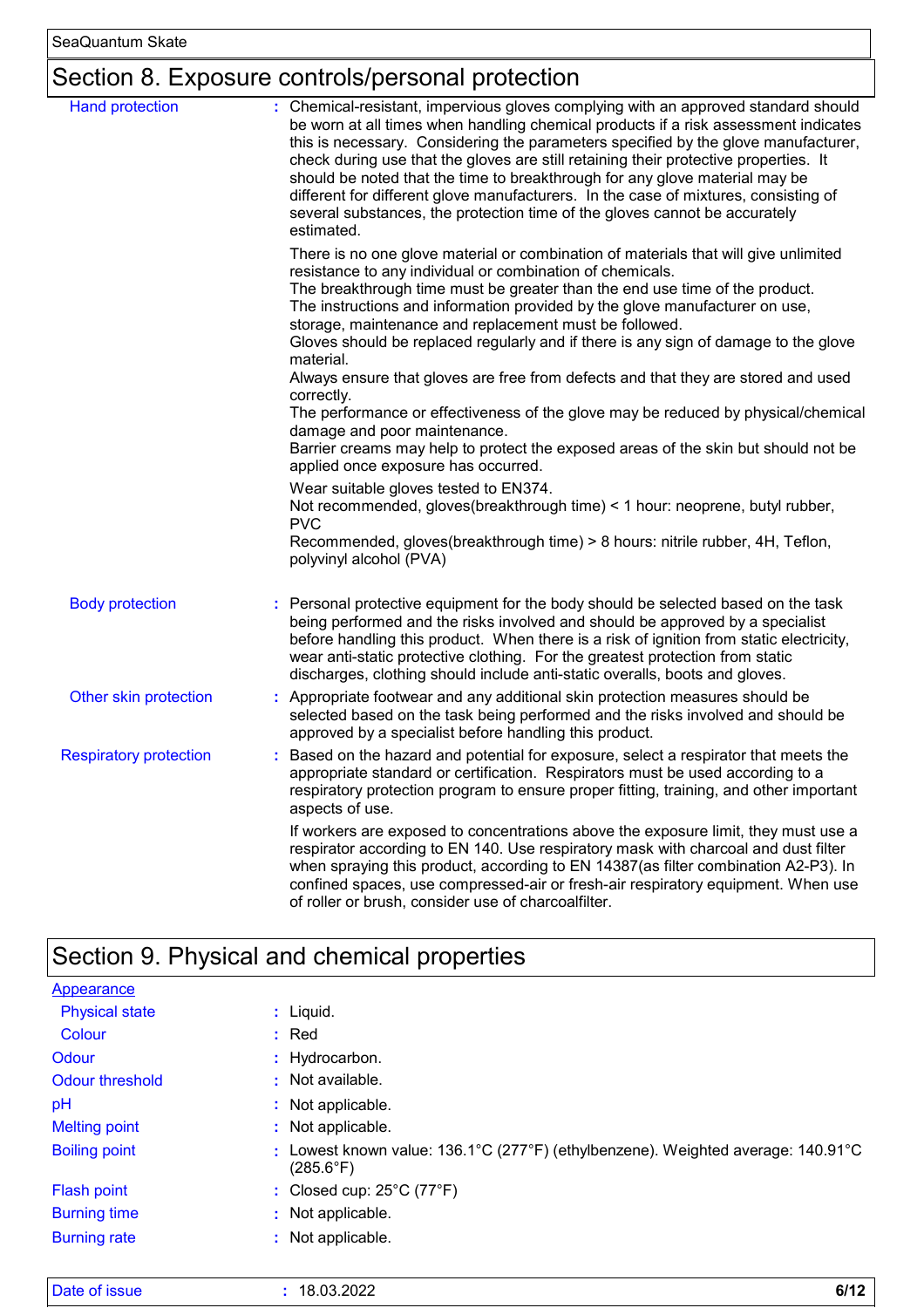# Section 9. Physical and chemical properties

| <b>Evaporation rate</b>                         | : Highest known value: 0.84 (ethylbenzene) Weighted average: 0.79 compared with<br>butyl acetate                                    |
|-------------------------------------------------|-------------------------------------------------------------------------------------------------------------------------------------|
| Flammability (solid, gas)                       | : Not applicable.                                                                                                                   |
| Lower and upper explosive<br>(flammable) limits | $: 0.8 - 7.6\%$                                                                                                                     |
| Vapour pressure                                 | : Highest known value: 1.2 kPa (9.3 mm Hg) (at $20^{\circ}$ C) (ethylbenzene). Weighted<br>average: 0.98 kPa (7.35 mm Hg) (at 20°C) |
| <b>Vapour density</b>                           | : Highest known value: $3.7$ (Air = 1) (xylene). Weighted average: $3.7$ (Air = 1)                                                  |
| <b>Relative density</b>                         | : $1.935$ g/cm <sup>3</sup>                                                                                                         |
| <b>Solubility</b>                               | : Insoluble in the following materials: cold water and hot water.                                                                   |
| Partition coefficient: n-octanol/<br>water      | : Not available.                                                                                                                    |
| Auto-ignition temperature                       | : Lowest known value: 280 to 470°C (536 to 878°F) (hydrocarbons, C9, aromatics).                                                    |
| Decomposition temperature                       | : Not available.                                                                                                                    |
| <b>SADT</b>                                     | : Not available.                                                                                                                    |
| <b>Viscosity</b>                                | : Kinematic (40°C): >20.5 mm <sup>2</sup> /s (>20.5 cSt)                                                                            |
| <b>Aerosol product</b>                          |                                                                                                                                     |

| Section 10. Stability and reactivity       |                                                                                                                                                                              |
|--------------------------------------------|------------------------------------------------------------------------------------------------------------------------------------------------------------------------------|
| Reactivity                                 | : No specific test data related to reactivity available for this product or its ingredients.                                                                                 |
| <b>Chemical stability</b>                  | : The product is stable.                                                                                                                                                     |
| Possibility of hazardous<br>reactions      | : Under normal conditions of storage and use, hazardous reactions will not occur.                                                                                            |
| Conditions to avoid                        | : Avoid all possible sources of ignition (spark or flame). Do not pressurise, cut, weld,<br>braze, solder, drill, grind or expose containers to heat or sources of ignition. |
| Incompatible materials                     | : Keep away from the following materials to prevent strong exothermic reactions:<br>oxidising agents, strong alkalis, strong acids.                                          |
| <b>Hazardous decomposition</b><br>products | : Under normal conditions of storage and use, hazardous decomposition products<br>should not be produced.                                                                    |
|                                            |                                                                                                                                                                              |

# Section 11. Toxicological information

#### Information on toxicological effects

**Acute toxicity** 

| Product/ingredient name | Result                              | <b>Species</b> | <b>Dose</b>          | <b>Exposure</b> |
|-------------------------|-------------------------------------|----------------|----------------------|-----------------|
| dicopper oxide          | LC50 Inhalation Dusts and mists Rat |                | $3.34$ mg/l          | 4 hours         |
|                         | LD50 Oral                           | Rat            | 1340 mg/kg           |                 |
| xylene                  | <b>LC50 Inhalation Vapour</b>       | Rat            | $20$ mg/l            | 4 hours         |
|                         | LD50 Oral                           | Rat            | 4300 mg/kg           |                 |
|                         | <b>TDLo Dermal</b>                  | Rabbit         | 4300 mg/kg           |                 |
| ethylbenzene            | <b>LC50 Inhalation Vapour</b>       | Rat - Male     | 17.8 mg/l            | l4 hours        |
|                         | LD50 Dermal                         | Rabbit         | >5000 mg/kg          |                 |
|                         | LD50 Oral                           | Rat            | 3500 mg/kg           |                 |
| copper pyrithione       | LC50 Inhalation Dusts and mists Rat |                | 70 mg/m <sup>3</sup> | 14 hours        |
|                         | LD50 Dermal                         | Rabbit         | 300 mg/kg            |                 |
|                         | LD50 Oral                           | Rat            | 200 mg/kg            |                 |

**Irritation/Corrosion**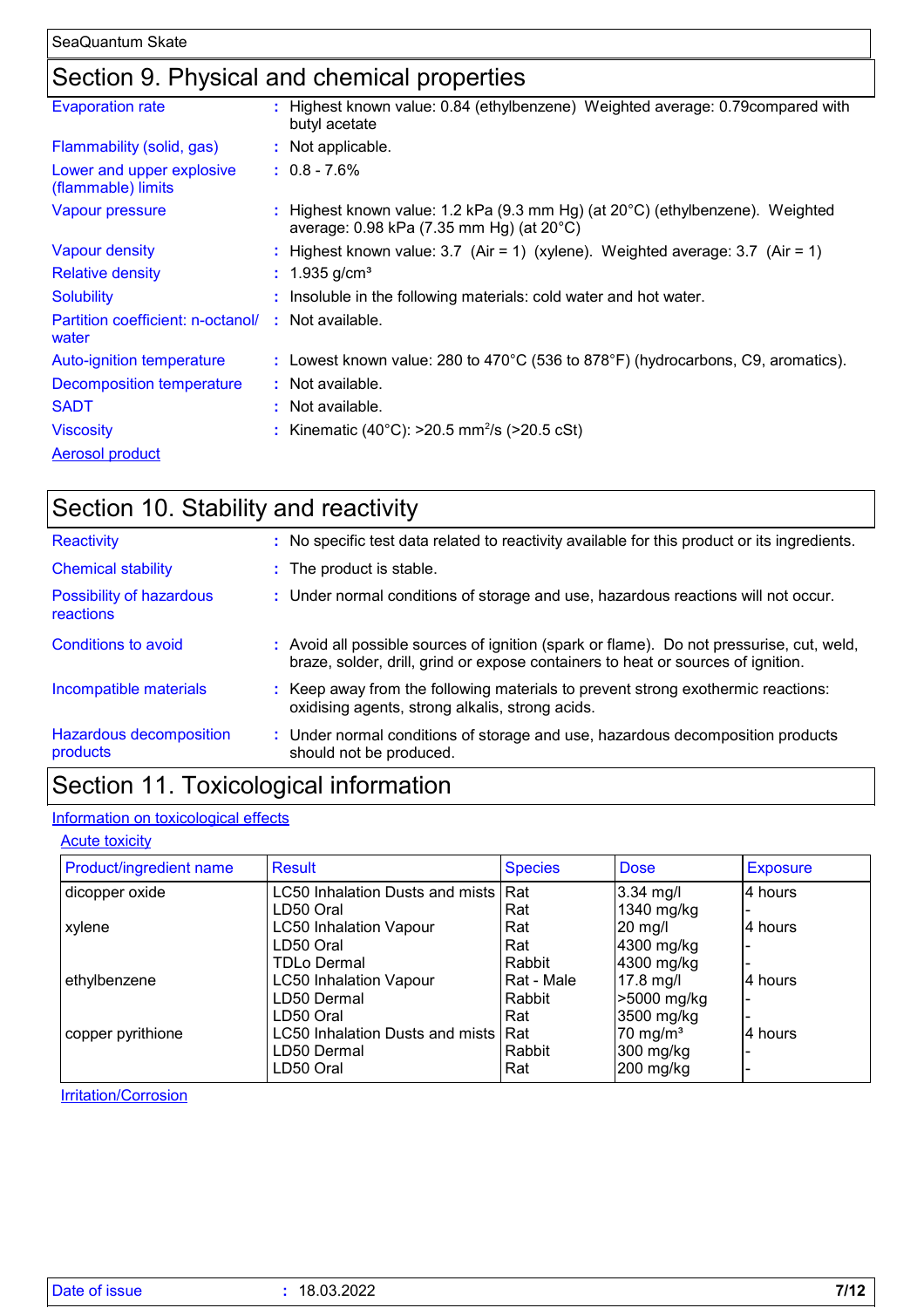# Section 11. Toxicological information

| Product/ingredient name | <b>Result</b>                         | <b>Species</b>                     | <b>Score</b> | <b>Exposure</b>            | <b>Observation</b> |
|-------------------------|---------------------------------------|------------------------------------|--------------|----------------------------|--------------------|
| dicopper oxide          | Eyes - Cornea opacity                 | Rabbit                             |              | 72 hours                   | ٠                  |
|                         | Eyes - Redness of the<br>conjunctivae | Rabbit                             |              | l48 hours                  | ٠                  |
| xylene                  | Eyes - Mild irritant                  | Rabbit                             |              | 87 milligrams              |                    |
|                         | Skin - Mild irritant                  | Rat                                |              | 8 hours 60<br>Imicroliters | ۰                  |
| zinc oxide              | Eyes - Mild irritant                  | Rabbit                             |              | 24 hours 500               |                    |
|                         | Skin - Mild irritant                  | Rabbit                             |              | mg<br>24 hours 500<br>mg   |                    |
| copper pyrithione       | Eyes - Severe irritant                | Mammal -<br>species<br>unspecified |              |                            |                    |
|                         | Skin - Irritant                       | Mammal -<br>species<br>unspecified |              |                            |                    |

#### **Sensitisation**

| <b>Product/ingredient name</b> | <b>Route of</b><br><b>exposure</b> | <b>Species</b>                  | <b>Result</b> |
|--------------------------------|------------------------------------|---------------------------------|---------------|
| l colophony                    | skin                               | Mammal - species<br>unspecified | Sensitising   |

#### **Mutagenicity**

#### Not available.

#### **Carcinogenicity**

Not available.

#### Reproductive toxicity

| Product/ingredient name | <b>Maternal</b><br>toxicity | Fertility | Developmental Species<br><b>toxin</b> |                                 | <b>Dose</b>                         | Exposure |
|-------------------------|-----------------------------|-----------|---------------------------------------|---------------------------------|-------------------------------------|----------|
| copper pyrithione       |                             |           | Positive                              | Mammal - species<br>unspecified | Route of<br>exposure<br>lunreported |          |

**Teratogenicity** 

Not available.

#### Specific target organ toxicity (single exposure)

| <b>Name</b>                 | Category   | <b>Route of</b><br>exposure | <b>Target organs</b>                    |
|-----------------------------|------------|-----------------------------|-----------------------------------------|
| <b>xylene</b>               | Category 3 |                             | Respiratory tract<br>irritation         |
| hydrocarbons, C9, aromatics | Category 3 |                             | Respiratory tract<br><b>lirritation</b> |
|                             | Category 3 |                             | Narcotic effects                        |
| copper pyrithione           | Category 3 |                             | Respiratory tract<br>irritation         |

#### Specific target organ toxicity (repeated exposure)

| <b>Name</b>       | Category               | Route of<br>exposure | <b>Target organs</b> |
|-------------------|------------------------|----------------------|----------------------|
| ethylbenzene      | Category 2             |                      | ∣ hearing organs     |
| copper pyrithione | ∣Category <sup>1</sup> |                      | nervous system       |

#### Aspiration hazard

| <b>Name</b>                 | <b>Result</b>                         |
|-----------------------------|---------------------------------------|
| <b>xylene</b>               | <b>ASPIRATION HAZARD - Category 1</b> |
| ethylbenzene                | <b>ASPIRATION HAZARD - Category 1</b> |
| hydrocarbons, C9, aromatics | <b>ASPIRATION HAZARD - Category 1</b> |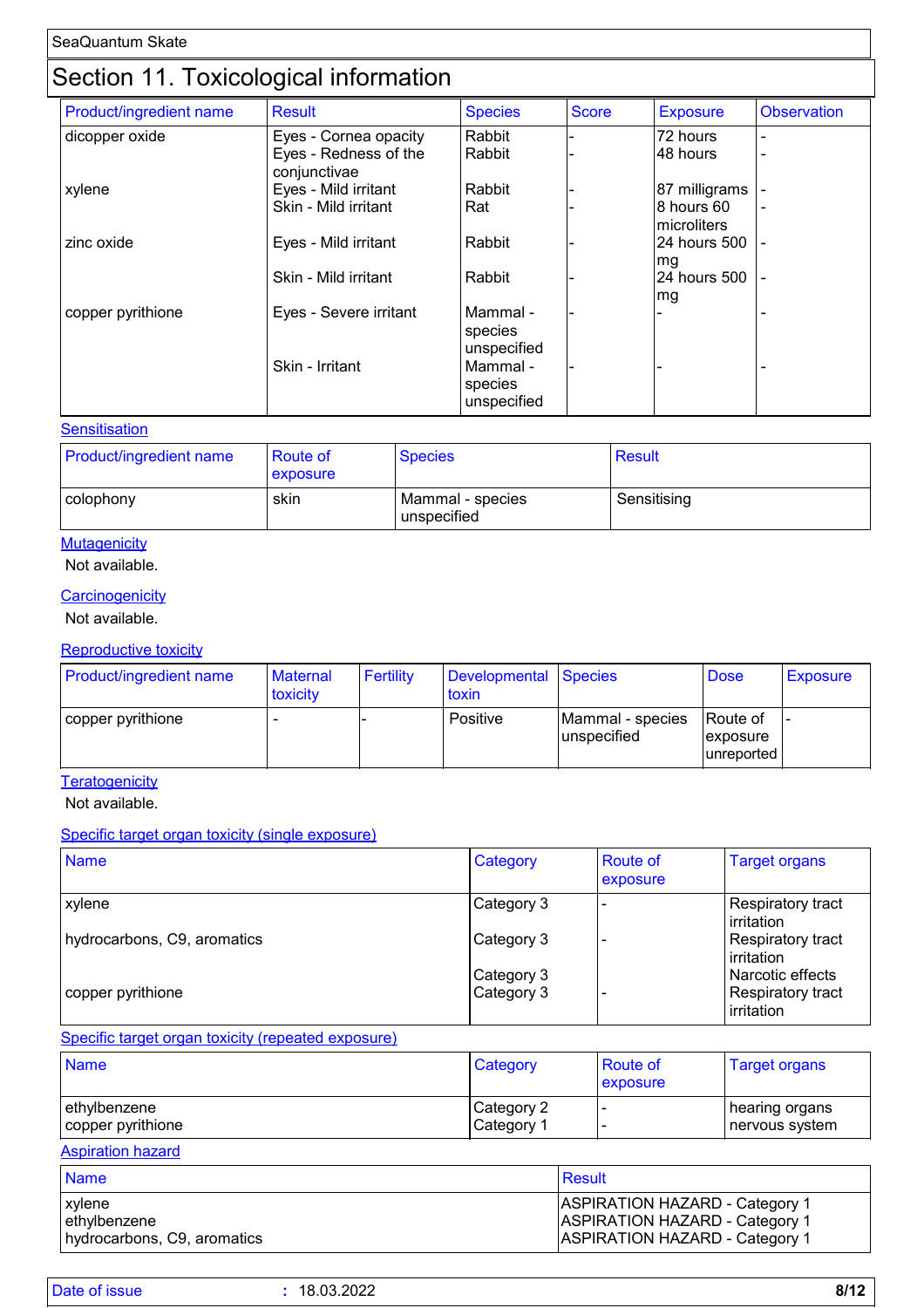# Section 11. Toxicological information

| Potential acute health effects   |                                                                                                                                                                              |
|----------------------------------|------------------------------------------------------------------------------------------------------------------------------------------------------------------------------|
| Eye contact                      | : Causes serious eye damage.                                                                                                                                                 |
| <b>Inhalation</b>                | Harmful if inhaled.                                                                                                                                                          |
| <b>Skin contact</b>              | Causes skin irritation. May cause an allergic skin reaction.                                                                                                                 |
| Ingestion                        | : Harmful if swallowed.                                                                                                                                                      |
|                                  | Symptoms related to the physical, chemical and toxicological characteristics                                                                                                 |
| Inhalation                       | : No specific data.                                                                                                                                                          |
| Ingestion                        | : Adverse symptoms may include the following:<br>stomach pains                                                                                                               |
| <b>Skin contact</b>              | Adverse symptoms may include the following:<br>pain or irritation<br>redness<br>blistering may occur                                                                         |
| Eye contact                      | : Adverse symptoms may include the following:<br>pain<br>watering<br>redness                                                                                                 |
| Potential chronic health effects |                                                                                                                                                                              |
| General                          | May cause damage to organs through prolonged or repeated exposure. Once<br>sensitized, a severe allergic reaction may occur when subsequently exposed to very<br>low levels. |
| Carcinogenicity                  | : No known significant effects or critical hazards.                                                                                                                          |
| <b>Mutagenicity</b>              | : No known significant effects or critical hazards.                                                                                                                          |
| <b>Teratogenicity</b>            | No known significant effects or critical hazards.                                                                                                                            |
| <b>Developmental effects</b>     | : No known significant effects or critical hazards.                                                                                                                          |
| <b>Fertility effects</b>         | : No known significant effects or critical hazards.                                                                                                                          |

#### Numerical measures of toxicity

| <b>Acute toxicity estimates</b>                                        |                                                            |
|------------------------------------------------------------------------|------------------------------------------------------------|
| Route                                                                  | <b>ATE</b> value                                           |
| Oral<br>Dermal<br>Inhalation (vapours)<br>Inhalation (dusts and mists) | 929.71 mg/kg<br>5556.4 mg/kg<br>104.13 mg/l<br>$2.66$ mg/l |

# Section 12. Ecological information

| <b>Toxicity</b>         |                                    |                                                          |                 |
|-------------------------|------------------------------------|----------------------------------------------------------|-----------------|
| Product/ingredient name | Result                             | <b>Species</b>                                           | <b>Exposure</b> |
| dicopper oxide          | Acute LC50 0.075 mg/l Fresh water  | Fish - Danio rerio                                       | 96 hours        |
|                         | Chronic NOEC 0.001 mg/l            | Algae                                                    |                 |
|                         | Chronic NOEC 0.0052 mg/l           | Algae                                                    |                 |
| xylene                  | Acute LC50 8500 µg/l Marine water  | Crustaceans - Palaemonetes<br>pugio                      | 48 hours        |
|                         | Acute LC50 13400 µg/l Fresh water  | Fish - Pimephales promelas                               | 96 hours        |
| ethylbenzene            | Acute EC50 7700 µg/l Marine water  | Algae - Skeletonema costatum                             | 96 hours        |
|                         | Acute EC50 2.93 mg/l               | Daphnia                                                  | 148 hours       |
|                         | Acute LC50 4.2 mg/l                | Fish                                                     | 96 hours        |
| zinc oxide              | Acute LC50 1.1 ppm Fresh water     | Fish - Oncorhynchus mykiss                               | 96 hours        |
|                         | Chronic NOEC 0.02 mg/l Fresh water | Algae - Pseudokirchneriella<br>subcapitata - Exponential | 72 hours        |
| <b>Date of issue</b>    | 18.03.2022                         |                                                          | 9/12            |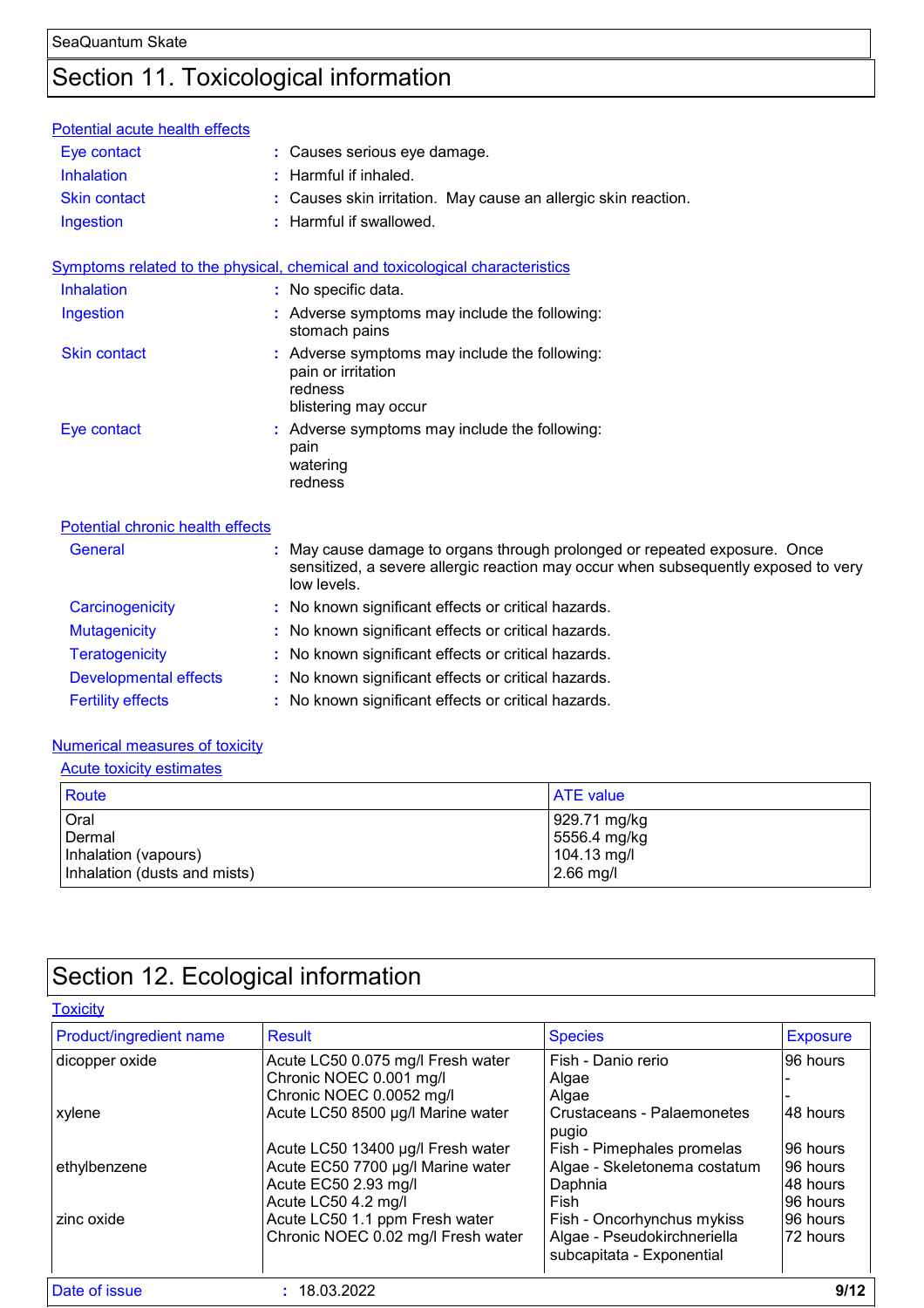SeaQuantum Skate

# Section 12. Ecological information

|                                                   |                           | growth phase                 |           |
|---------------------------------------------------|---------------------------|------------------------------|-----------|
| hydrocarbons, C9, aromatics   Acute EC50 <10 mg/l |                           | Daphnia                      | 148 hours |
|                                                   | Acute IC50 <10 mg/l       | Algae                        | 72 hours  |
|                                                   | Acute LC50 <10 mg/l       | Fish                         | 196 hours |
| copper pyrithione                                 | Acute EC50 0.022 mg/l     | Daphnia                      | 148 hours |
|                                                   | Acute IC50 0.035 mg/l     | Algae                        | 120 hours |
|                                                   | Acute LC50 0.0043 mg/l    | Fish                         | 196 hours |
|                                                   | Chronic NOEC 0.00046 mg/l | Algae - Skeletonema costatum | 120 hours |

#### **Persistence and degradability**

| Product/ingredient name        | <b>Aquatic half-life</b> | <b>Photolysis</b> | Biodegradability |
|--------------------------------|--------------------------|-------------------|------------------|
| dicopper oxide                 |                          |                   | Not readily      |
| xylene                         |                          |                   | Readily          |
| ethylbenzene                   |                          |                   | Readily          |
| l zinc oxide                   |                          |                   | Not readily      |
| hydrocarbons, C9, aromatics  - |                          |                   | Not readily      |

#### Bioaccumulative potential

| <b>Product/ingredient name</b> | $LogP_{ow}$ | <b>BCF</b>  | Potential |
|--------------------------------|-------------|-------------|-----------|
| xylene                         | 3.12        | 8.1 to 25.9 | llow      |
| ethylbenzene                   | 3.6         |             | llow      |
| l zinc oxide                   |             | 28960       | high      |
| colophony                      | 1.9 to 7.7  |             | high      |
| hydrocarbons, C9, aromatics  - |             | 10 to 2500  | high      |

#### **Mobility in soil**

| Soil/water partition<br>coefficient $(K_{OC})$ | : Not available. |
|------------------------------------------------|------------------|
|                                                |                  |

Other adverse effects **:** No known significant effects or critical hazards.

# Section 13. Disposal considerations

| Disposal methods | : The generation of waste should be avoided or minimised wherever possible.<br>Disposal of this product, solutions and any by-products should at all times comply<br>with the requirements of environmental protection and waste disposal legislation<br>and any regional local authority requirements. Dispose of surplus and non-<br>recyclable products via a licensed waste disposal contractor. Waste should not be<br>disposed of untreated to the sewer unless fully compliant with the requirements of<br>all authorities with jurisdiction. Waste packaging should be recycled. Incineration or<br>landfill should only be considered when recycling is not feasible. This material and<br>its container must be disposed of in a safe way. Care should be taken when<br>handling emptied containers that have not been cleaned or rinsed out. Empty<br>containers or liners may retain some product residues. Vapour from product<br>residues may create a highly flammable or explosive atmosphere inside the<br>container. Do not cut, weld or grind used containers unless they have been cleaned<br>thoroughly internally. Avoid dispersal of spilt material and runoff and contact with |
|------------------|--------------------------------------------------------------------------------------------------------------------------------------------------------------------------------------------------------------------------------------------------------------------------------------------------------------------------------------------------------------------------------------------------------------------------------------------------------------------------------------------------------------------------------------------------------------------------------------------------------------------------------------------------------------------------------------------------------------------------------------------------------------------------------------------------------------------------------------------------------------------------------------------------------------------------------------------------------------------------------------------------------------------------------------------------------------------------------------------------------------------------------------------------------------------------------------------------------|
|                  | soil, waterways, drains and sewers.                                                                                                                                                                                                                                                                                                                                                                                                                                                                                                                                                                                                                                                                                                                                                                                                                                                                                                                                                                                                                                                                                                                                                                    |

# Section 14. Transport information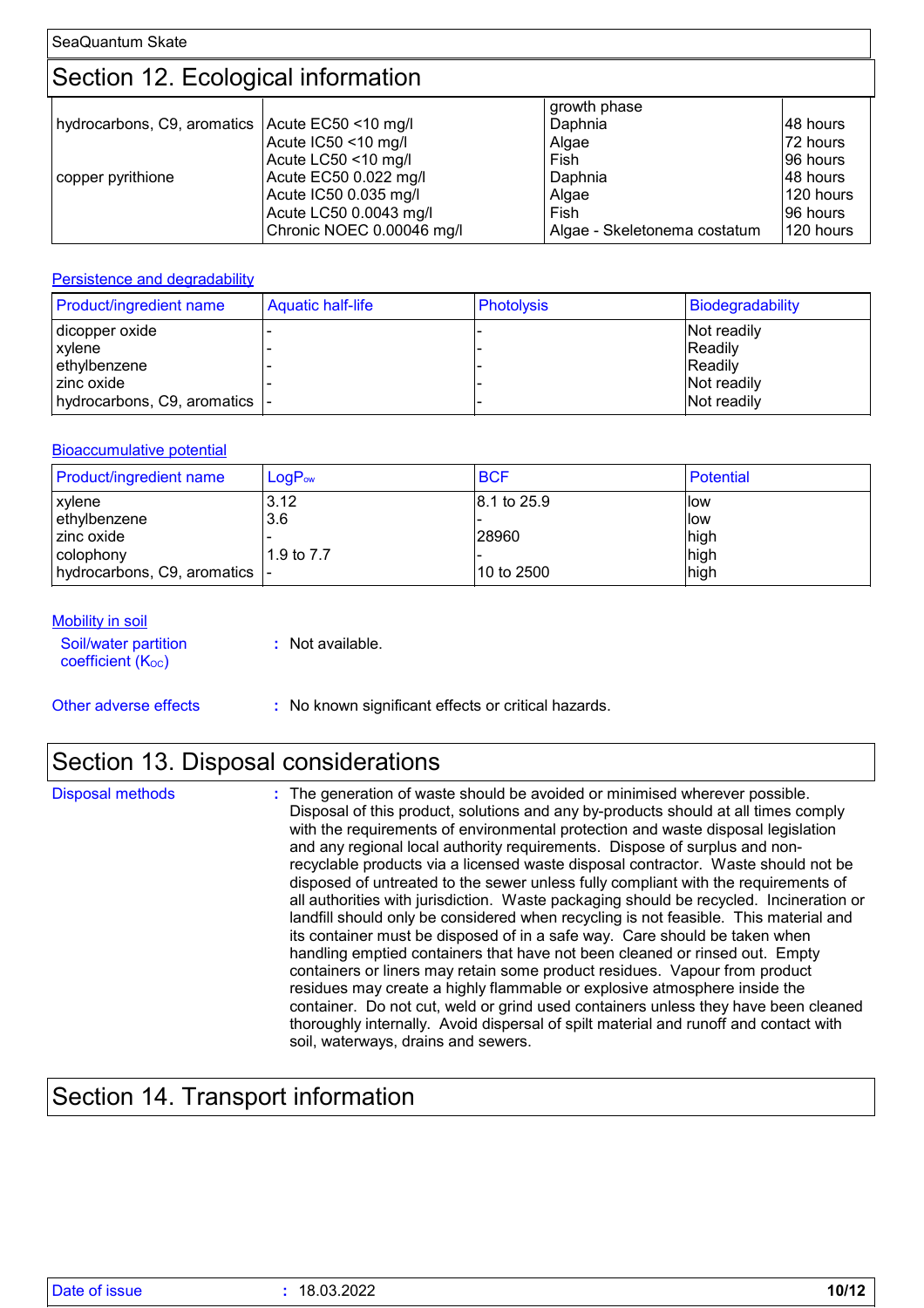### Section 14. Transport information

|                                        | <b>UN</b>                                                                                                                                                                                                                              | <b>IMDG</b>                                                                                                                                                                                                                     | <b>IATA</b>                                                                                                                                                                                                                     |
|----------------------------------------|----------------------------------------------------------------------------------------------------------------------------------------------------------------------------------------------------------------------------------------|---------------------------------------------------------------------------------------------------------------------------------------------------------------------------------------------------------------------------------|---------------------------------------------------------------------------------------------------------------------------------------------------------------------------------------------------------------------------------|
| <b>UN</b> number                       | <b>UN1263</b>                                                                                                                                                                                                                          | <b>UN1263</b>                                                                                                                                                                                                                   | <b>UN1263</b>                                                                                                                                                                                                                   |
| <b>UN proper shipping</b><br>name      | Paint                                                                                                                                                                                                                                  | Paint. Marine pollutant<br>(dicopper oxide)                                                                                                                                                                                     | Paint                                                                                                                                                                                                                           |
| <b>Transport hazard</b><br>class(es)   | 3                                                                                                                                                                                                                                      | 3                                                                                                                                                                                                                               | 3                                                                                                                                                                                                                               |
| <b>Packing group</b>                   | III                                                                                                                                                                                                                                    | III                                                                                                                                                                                                                             | III                                                                                                                                                                                                                             |
| Environmental<br>hazards               | Yes. The environmentally<br>hazardous substance mark is<br>not required.                                                                                                                                                               | Yes.                                                                                                                                                                                                                            | Yes. The environmentally<br>hazardous substance mark is<br>not required.                                                                                                                                                        |
| <b>Special precautions</b><br>for user | <b>Transport within user's</b><br>premises: always transport in<br>closed containers that are<br>upright and secure. Ensure<br>that persons transporting the<br>product know what to do in<br>the event of an accident or<br>spillage. | Transport within user's<br>premises: always transport in<br>closed containers that are<br>upright and secure. Ensure<br>that persons transporting the<br>product know what to do in<br>the event of an accident or<br>spillage. | Transport within user's<br>premises: always transport<br>in closed containers that are<br>upright and secure. Ensure<br>that persons transporting the<br>product know what to do in<br>the event of an accident or<br>spillage. |
| <b>Additional</b><br>information       |                                                                                                                                                                                                                                        | The marine pollutant mark is<br>not required when transported<br>in sizes of $\leq$ 5 L or $\leq$ 5 kg.<br><b>Emergency schedules F-E,</b><br>$S-E$                                                                             | The environmentally<br>hazardous substance mark<br>may appear if required by<br>other transportation<br>regulations.                                                                                                            |

### Transport in bulk according to **:** Not available.

IMO instruments

ADR / RID **:** Tunnel restriction code: (D/E)

Hazard identification number: 30

### Section 15. Regulatory information

#### Hazardous Substance Act B.E. 2535 (1992)

| <b>Type</b>                   |             |                                          |                                                                                     |
|-------------------------------|-------------|------------------------------------------|-------------------------------------------------------------------------------------|
| <b>Ingredient name</b>        | <b>Type</b> | <b>Authority</b>                         | <b>Conditions</b>                                                                   |
| cuprous oxide                 | 3           | Department of<br>Agriculture             | Except the part on<br>responsibility of<br>Department of<br><b>Industrial Works</b> |
| cuprous oxide                 | 3           | Department of<br><b>Industrial Works</b> | Except the part on<br>responsibility of<br>Department of<br>Agriculture             |
| cadmium and cadmium compounds | 4           | Department of<br>Agriculture             |                                                                                     |
| cadmium and cadmium compounds | 4           | The Food and Drug<br>Administration      | $\blacksquare$                                                                      |
| lead                          | 3           | Department of<br><b>Industrial Works</b> |                                                                                     |

No known specific national and/or regional regulations applicable to this product (including its ingredients).